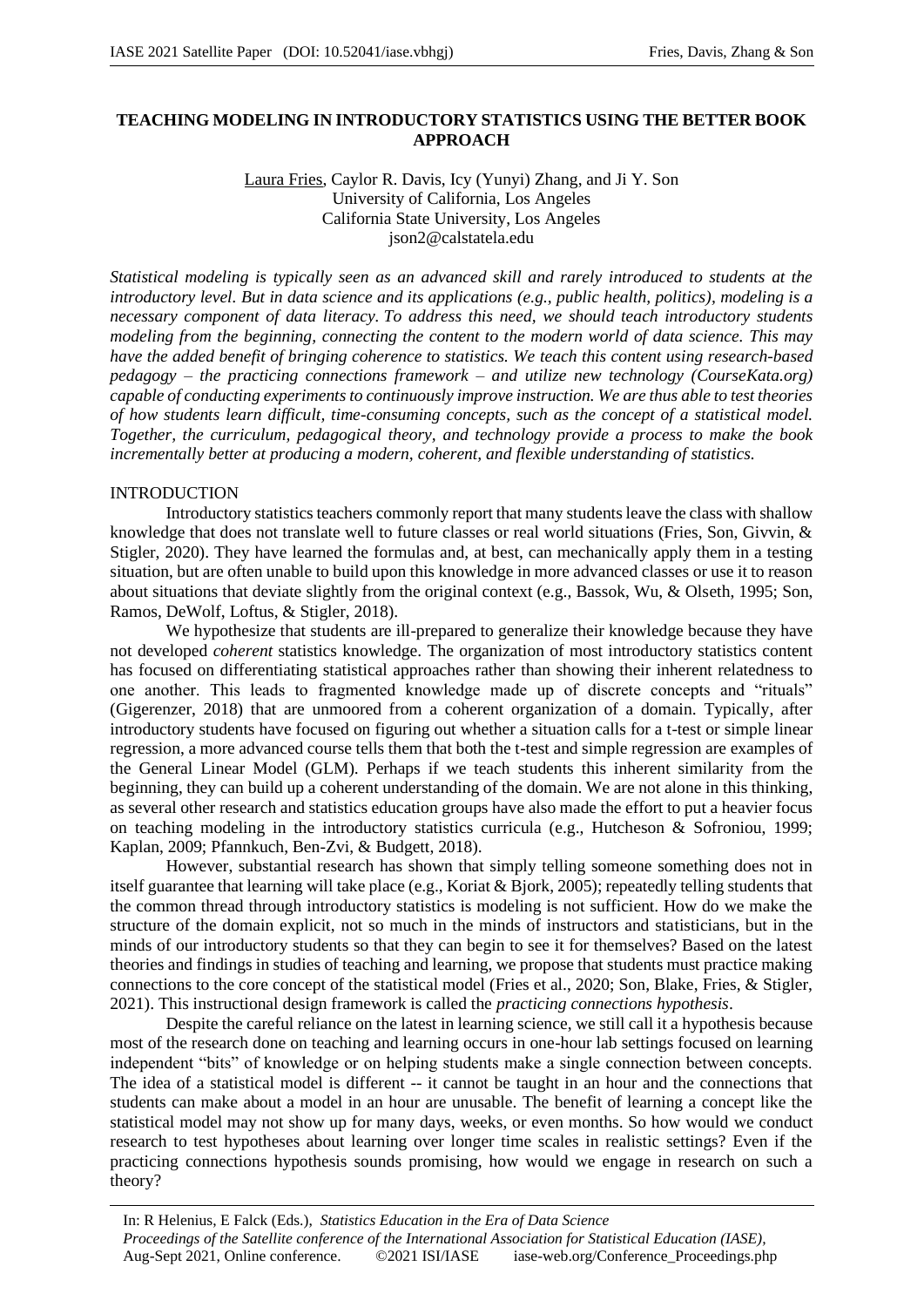To answer these questions, we believe that focusing on modeling in the introductory statistics curriculum is not enough. Even when armed with a learning theory to help students appreciate the connections to modeling, it is still not enough. We need a novel approach to educational research, one where we can test and improve learning in complex domains and more ecologically valid settings. We need a way for teachers to partner with researchers and developers to build and implement solutions and test them rigorously. Currently, many of our most committed teachers are worn thin trying to fulfill all three roles -- teacher, researcher, and developer. We also need the humility to assume that materials designed with the best intentions and latest pedagogical ideas must be field tested and incrementally improved over time. In short, we need a better way to use data science to improve the teaching and learning of data science.

To address this need, we have developed the *better book* approach to research and development, housed in a novel technology platform (CourseKata.org), which has several important design features that allow us to examine complex learning in realistic settings: a focus on improving a free set of learning materials with embedded assessments that can be thought of as an interactive textbook; a way to conduct random assignment experiments, such that individual students can be randomly assigned to receive different versions of textbook content (e.g., different pages or videos); and a hub where researchers and developers can work together with instructors to incrementally improve the textbook. These three features allow innovations to be housed, not in a scholarly manuscript, but in the instructional materials themselves.

We apply this better book approach to the teaching of statistics with a focus on making connections to core concepts, such as modeling, that underlie the domain. Our group has separate manuscripts each focused on one aspect of this endeavor: the statistics curriculum centered on modeling (Son et al., 2021), the pedagogical theory focused on making connections (Fries et al., 2020), and the research and development approach to continuously make a better book (Stigler et al., 2020). In this brief paper, we will demonstrate how those three facets fit together. First, we describe how the practicing connections hypothesis shapes the statistics content in the instructional materials. Then, we outline how the better book approach allows for the continuous improvement of both the pedagogy and materials. Finally, we discuss the implications of our work, both for statistics educators looking for high quality instructional materials and for researchers who want to understand the complex system of real-world teaching and learning.

### HOW PRACTICING CONNECTIONS IMPACTS INTRODUCTORY STATISTICS CURRICULUM

As our goal is to develop coherent and transferable knowledge of statistics, we set out to help students make, for themselves, the connections that lend coherence to the introductory statistics curriculum. We call this *practicing connections* to capture the idea that students must productively struggle to make connections (Kapur, 2008) and this struggle with connections should be deliberately practiced over time (Ericsson, Krampe, & Tesch-Romer, 1993). Furthermore, the practicing connections framework suggests that students must work to make connections between *core concepts*, *key representations*, and *the world*, including its *contexts* and *practices*, in order to coordinate their knowledge together. It is this coordination that leads to flexible transfer (Schwartz & Goldstone, 2015).

To illustrate how the practicing connections framework impacts the introductory statistics curriculum, we will focus on one core concept -- that of a statistical model -- and how it unfolds through the curriculum. In order to enhance the coherence, we have also built the entire interactive textbook roughly around a narrative structure.

The story of statistics actually starts with the problem of variation. When two different objects or events are considered examples of the same thing (e.g., students) but they vary on some dimension (e.g., test score), how do we make sense of that variation? We spend the first part of the book exploring variation with our students by making and interpreting visualizations. We develop students' awareness of variation and teach them to look at the sample distribution for clues about the DGP (Data Generating Process). We get them to notice that samples are a reflection, but a puny and sometimes misleading reflection, of the true DGP.

Students start to wonder if there is a way to use the patterns of variation they see to predict some future data. Thus, we introduce the model. We first start with the simplest model -- a mean. Although students can use this "empty model" to predict the outcome for a case (e.g., a student's test score), the model also reveals error (the residual). Thus, individual data points can be parsed into MODEL and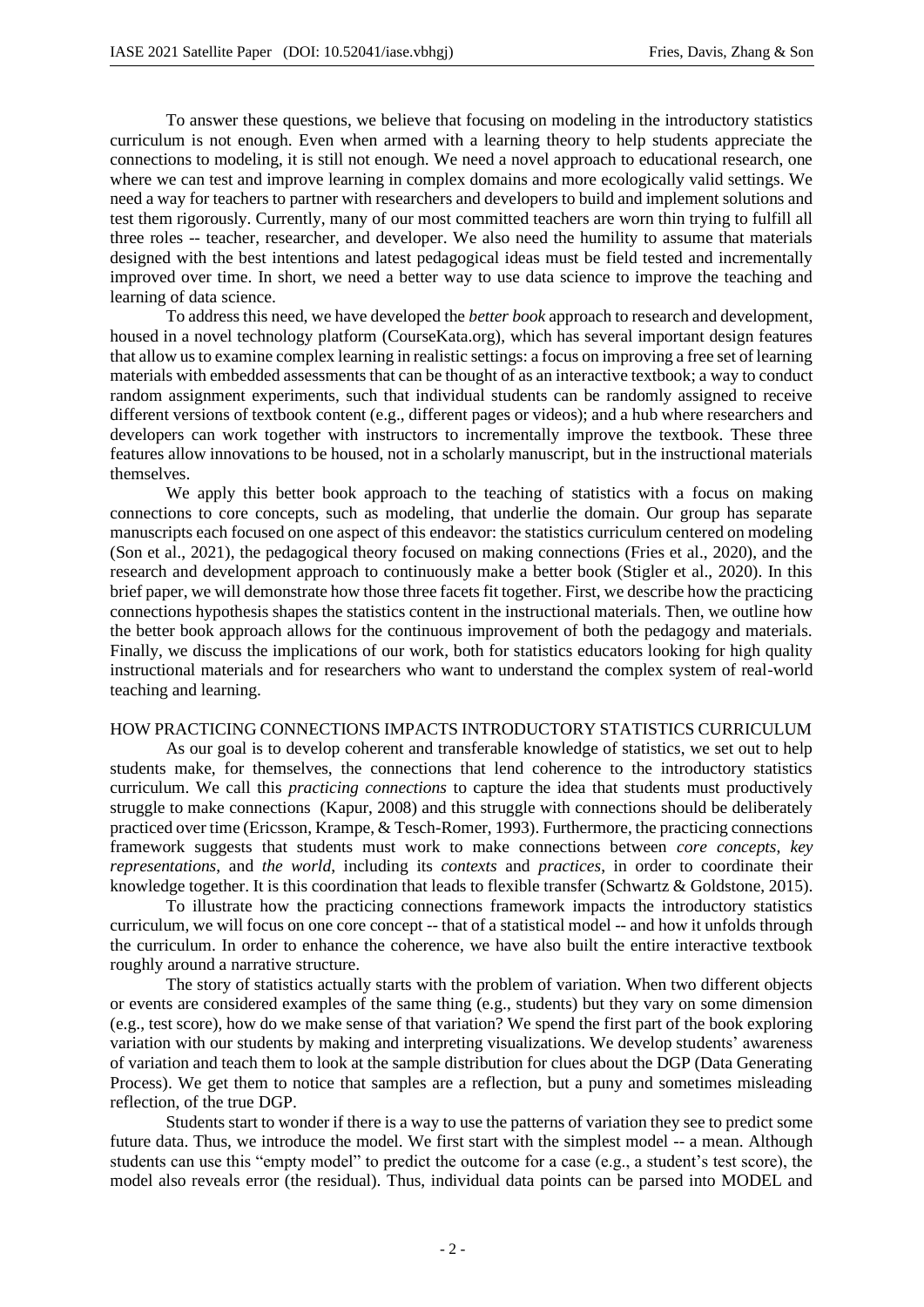ERROR. This is represented mathematically as  $DATA = MODEL + ERROR$ . Error was always there but now we can see it; it's everywhere. But there is hope because we can build better models to reduce it.

We start to include explanatory variables to build more complex models, which are, in essence, linear functions that can generate a specific prediction for different cases. They first learn that we can build models from categorical explanatory variables (e.g., a student's college major) and make different predictions for one group versus another. This then expands to complex models that can also include quantitative explanatory variables (e.g., a student's prior exam score) and make different predictions for cases based on the particular value of the explanatory variable. The concept of a model begins to gather momentum. The now-familiar concepts of DATA, MODEL, and ERROR are leveraged as they apply to more complex models, unifying what would have been considered different "statistics" or parameter estimates (mean, mean difference, slope) into a world where our goal is to minimize or balance error (e.g., residuals, sum of squares, standard deviation) by creating better models of the DGP.

Having developed an understanding of models, students are then able to evaluate and compare them against each other. Students learn to quantify how much variation has been explained by a more complex model over the empty model (e.g., PRE, Proportion Reduction in Error, and F ratio) but are constantly prompted to consider, "Wouldn't even these statistics be different if we had collected a slightly different sample?" or "Would a random DGP that had nothing to do with the explanatory variable be able to generate such a statistic?" Students realize that the same DGP could produce a variety of samples and thus could produce a variety of model estimates. This idea is leveraged into the concept of a sampling distribution. Students use simulation techniques such as randomization and bootstrapping to emulate a random DGP and create sampling distributions of PRE and F ratio (Hesterberg, 2015; Makar & Rubin, 2018). Then they can compare whether the PRE or F as big as the one from our sample could have been easily generated by such a DGP.

In this "story," the idea of the statistical model is gradually built up in relation to other core concepts such as distributions (of which there are three: samples, DGP, sampling distributions) and randomness (used as a possible data generating process). The pay off of these core concepts emerges steadily over time. In fact, there are times when the concept of a model seems more onerous than traditional treatments of concepts. For example, it is much easier to think of the mean as a measure of central tendency than as an empty model. However, core concepts like modeling can help connect together all of the content of introductory statistics, making the effort worth it in the long run.

The emphasis on exploring variation, modeling variation, and evaluating models provides the higher-order explicit connections we want our students to productively struggle with. The curriculum is embodied in a free, interactive, online textbook (available for preview at CourseKata.org). This textbook interleaves text and video instruction with visualizations, R coding exercises, and formative assessment questions. As students work their way through the textbook, all data are captured and available for instructors. The interactivity is not simply for the sake of engagement -- the goal of these interactive elements is to help students practice making connections. However, despite some promising signs of flexible and transferable learning (see Son et al., 2021), we know that not all students learn effectively from these materials. How do we further improve these materials and the way that students engage with them?

# THE BETTER BOOK APPROACH: TOWARDS BETTER CURRICULA AND PEDAGOGY

Stigler and colleagues (2020) describe education as a complex system, and one that can be difficult to study and difficult to change. Lewis (2015) has shown that applying improvement science to the system of education can lead to fruitful results. We adopt this thinking as we aim for continual improvement of the course content and pedagogy.

Any curriculum, even one designed with the best of intentions, needs to improve based on student learning data. So the textbook relies on new technology (CourseKata.org) capable of housing and delivering different versions of instructional materials to common learning management systems, interleaving assessments in the textbook (e.g., questions and R coding exercises alongside text, figures, and video), and making student engagement and performance data available for continuous improvements to the curriculum.

This common platform allows for us to capture large amounts of data as students enrolled in statistics courses engage with the interactive textbook. Researchers have anonymized access to what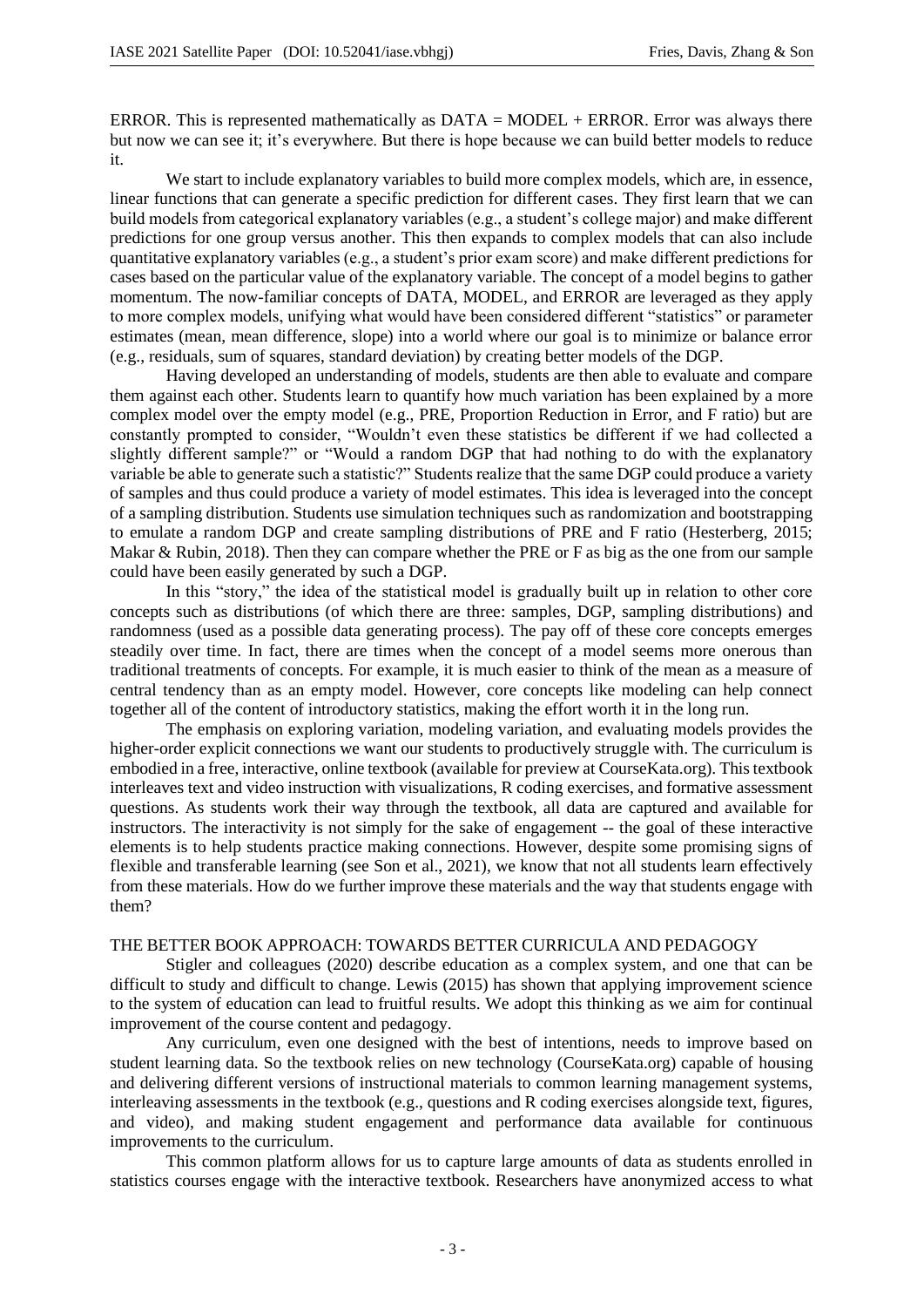videos are watched and for how long, what pages were visited and how many times, when assignments were submitted and what students say in their submissions. We can see how many attempts students made on R coding exercises, and compile these data at the level of the student, the class, and the school. We are also able to track students' affect as they move through the course, as students are asked for feedback about the content and their related affective responses. All these data inform future studies and future modifications to the curriculum.

We have integrated the ability to conduct random assignment experiments within the interactive textbook, allowing for the study of teaching and learning as it happens *in vivo*, across hundreds or thousands of students. We are currently testing whether a series of videos depicting a particular diagram will work to improve students' understanding of different distributions and how they are interrelated; or if an analogical intervention will help students make connections between representations such as graphs, R code, and GLM notation; or if personalized versus generic text reminders will help students overcome homework procrastination. Each of these manipulations incrementally improves the materials and gives us insight into how they are actually used by students and teachers. For example, even though students randomly assigned to pages with videos respond more accurately on subsequent questions than a no-video group, many students in need of this supplemental instruction skip right over embedded videos. We can now ask, why aren't more students watching these videos, and what can be done about it? In this spirit, we use the phrase "better book approach" not to imply that our book *is* better; instead, it is a process by which, over time, our book can *get better.* 

### IMPLICATIONS FOR EDUCATORS AND RESEARCHERS

#### *Implications for Statistics Education*

Projects such as ours can practically support statistics instructors. Instructors can try teaching modeling and computational approaches with a free interactive textbook, connect their students to more authentic practices in the broader field of data science, and find materials that directly support active pedagogy in synchronous online or face-to-face classes.

Efforts such as ours to provide free or low-cost materials that are continuously improved based on learning data directly support teachers and students with a number of user-facing features. Our free textbook collects students' responses to over 1200 formative assessment items and provides immediate feedback to students. These responses also provide a wealth of information to instructors. Simply reading through their students' responses can give instructors a better sense of what to focus on during face-to-face or synchronous online class time. Although there are many technically skilled instructors, our textbook allows students to submit tickets when they find errors. These tickets are triaged so that technical fixes are made by the development team while conceptual questions are forwarded to the instructor and textbook improvement questions are forwarded to the authoring team. This way, instructors can focus on what they do best.

As statistics education continues to evolve, many have begun to embrace a more interdisciplinary approach to data science. Students need to learn concepts and skills such as modeling, which still falls squarely within the domain of statistics, but they also need exposure to programming and modern tools. Open-source runnable documents such as Jupyter notebooks provide students with opportunities to communicate their analyses using a mixture of figures, equations, computations, and writing. Jupyter notebooks can also help students engage in emerging efforts to promote reproducibility and transparency in the field. Our *better book* project has recently begun integrating Jupyter notebooks (see Blake, Winjum, & Stigler, 2020) and associated workflows (e.g., pair programming) into our modeling curriculum to more authentically teach students the skills needed in the modern world.

The practicing connections framework fits well within a broader movement in education toward student-centered, active pedagogy. Instructors who have already begun to include inquiry- or projectbased learning, flipped classroom, and other types of active learning into their face-to-face or synchronous instruction will find that our materials are designed with those pedagogies in mind. The practicing connections framework has taken the most promising findings from the learning sciences and incorporated them into actual instructional materials to support the pedagogies that teachers desire. New innovations in curriculum, such as projects developed in Jupyter notebooks, are co-developed, shared, and improved upon by a community of instructors, researchers, and developers. As instructors begin to use our materials, they are also imagining how the practicing connections framework can be helpful but may need to be modified for other courses (e.g., advanced statistics, calculus, physics). What we present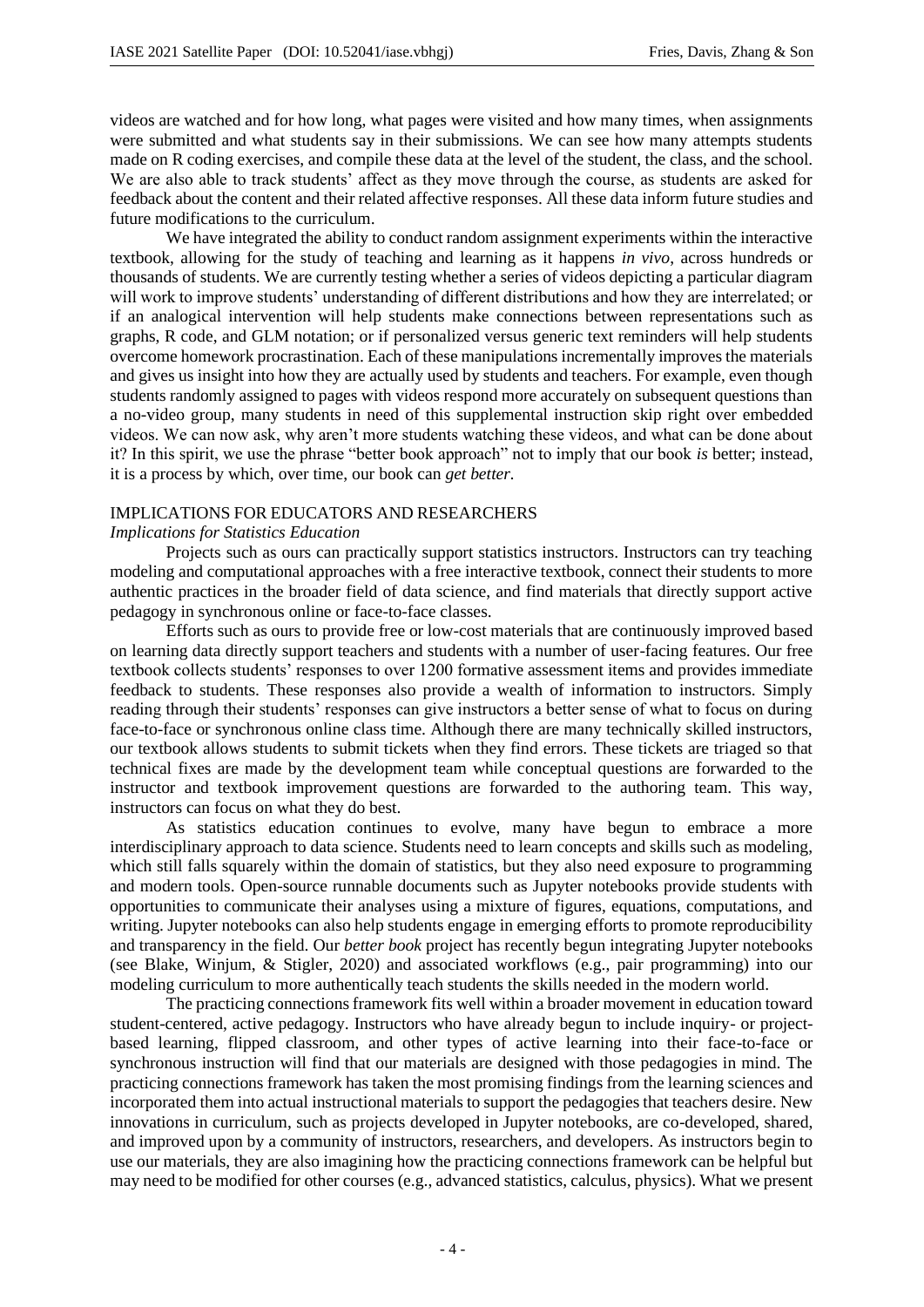here is an initial approach, and we welcome contributions to continue to make the theory better and more useful.

# *Implications for Education Research*

Perhaps the most unique implication of this work is the ability to study learning, using A/B testing, in real students taking courses for credit and then storing those innovations in the learning resources themselves. Experimental work taking place in a lab, for the duration of an hour or two and covering a single stand-alone concept, is notoriously challenging to apply to the complex system of real world learning. Although we have lab findings suggesting that students learn more from this video or that video, when we insert experiments into an interactive textbook, we see that the benefit is restricted to a small group of students who actually watch the videos. We can carry on the important interdisciplinary work of figuring out what design features lead to more students watching the videos (e.g., when an open-response question follows? when it is alone on a page?). These insights may also extend to other contexts, videos, and domains -- but even if they don't, they will *at the very least* impact thousands of textbook users.

The use of our online book in a variety of settings (from high schools and community colleges up through graduate programs; in a variety of geographic locations; in different departments) allows researchers to examine the heterogeneity in treatment effects. Virtually all teaching interventions occur under some conditions for some students but we need better methods of studying that heterogeneity (Tipton, Bryan, & Yeager, in preparation). The CourseKata technology provides the data infrastructure so that individual researchers do not have to put together heterogeneous samples for individual projects. This way, we can go beyond a focus on whether an intervention "works" ( $p < .05$ ) to understanding why variation in learning exists and being able to reduce that variation. This is the way to ensure that students from all backgrounds end up with a flexible understanding of statistics.

### **CONCLUSION**

In this paper, we have presented a sweeping but brief overview of our multifaceted work to continuously improve an introductory statistics curriculum focused on modeling. Our approach to education as a complex system is to treat it as such, where simultaneously curriculum, theory, and research methodology must be tested and refined in implementation. Each component of our project - the curriculum, theory, and R&D technology -- allows us to include more of the complex system of education in our emergent solution. The practicing connections hypothesis helps make our modeling centered introductory statistics more coherent in the minds of our students. The better book approach helps us continuously improve our curriculum and theory. Although a free interactive introductory statistics textbook based on modeling is a good start, working it out with the practicing connections theory and student data from the CourseKata technology is part of a broader, hopefully more generalizable effort towards solving important educational problems.

#### **REFERENCES**

- Bassok, M., Wu, L.-L., & Olseth, K. L. (1995). Judging a book by its cover: Interpretative effects of content on problem-solving transfer. *Memory & Cognition, 23*(3), 354–367.
- Blake, A. B., Winjum, B. J., & Stigler, J. W. (2020). nbteach: Author, distribute, and grade Jupyter notebook assignments, simply. Retrieved from https://github.com/UCLATALL/nbteach
- Ericsson, K. A., Krampe, R. T., & Tesch-Romer, C. (1993). The role of deliberate practice in the acquisition of expert performance. *Psychological Review, 100*(3), 363-406.
- Fries, L., Son, J. Y., Givvin, K. B., & Stigler, J. W. (2020). Practicing connections: A framework to guide instructional design for developing understanding in complex domains. *Educational Psychology Review*, 1-24.
- Gigerenzer, G. (2018). Statistical rituals: The replication delusion and how we got there. *Advances in Methods and Practices in Psychological Science*, *1*(2), 198-218.
- Hesterberg, T. C. (2015). What teachers should know about the bootstrap: Resampling in the undergraduate statistics curriculum. *The American Statistician*, *69*(4), 371-386.
- Hutcheson, G. D., & Sofroniou, N. (1999). *The multivariate social scientist: Introductory statistics using generalized linear models*. Sage.
- Kaplan, D. T. (2009). *Statistical modeling: A fresh approach.* CreateSpace Independent Publishing